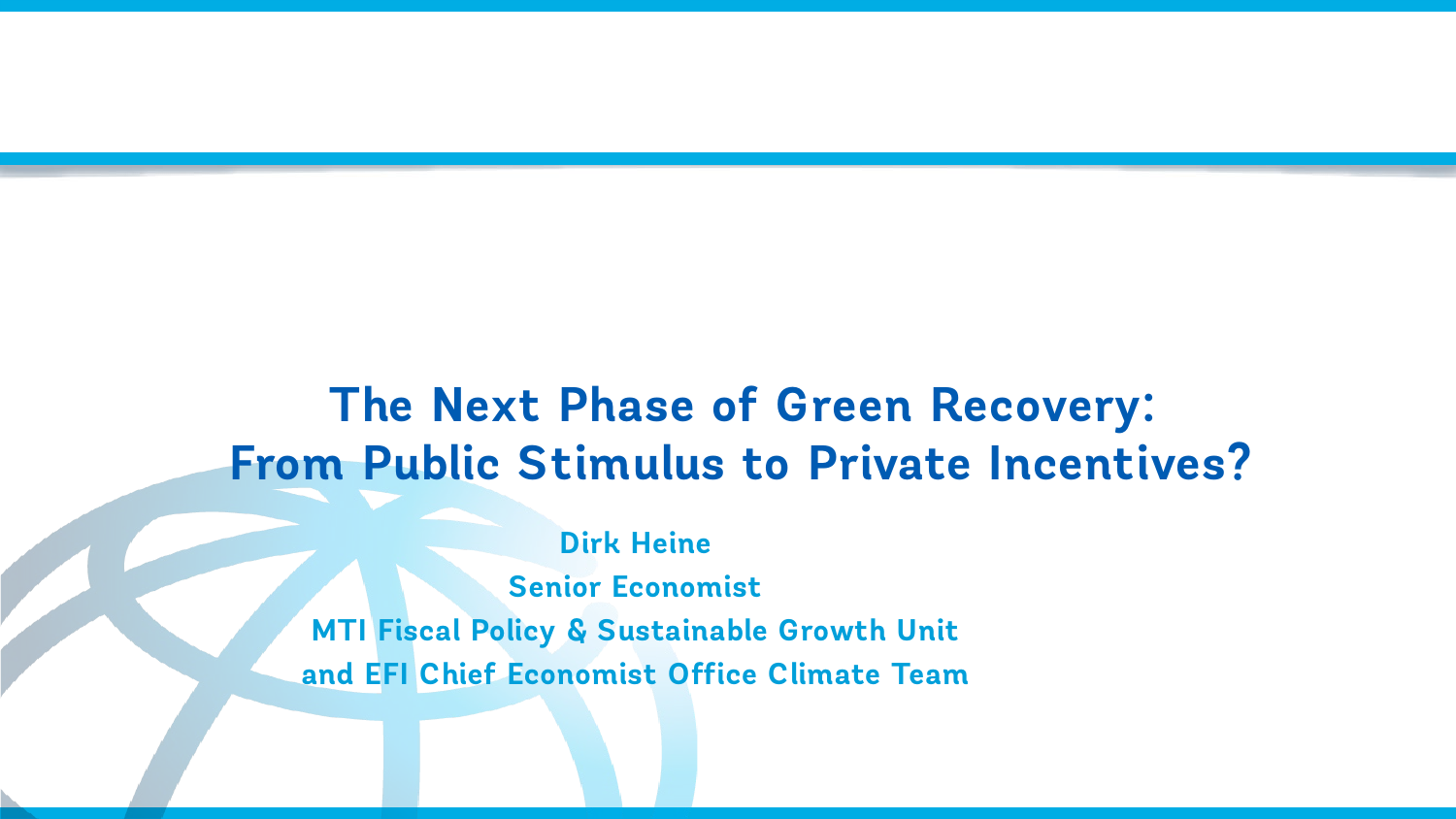# Avoiding another lost decade

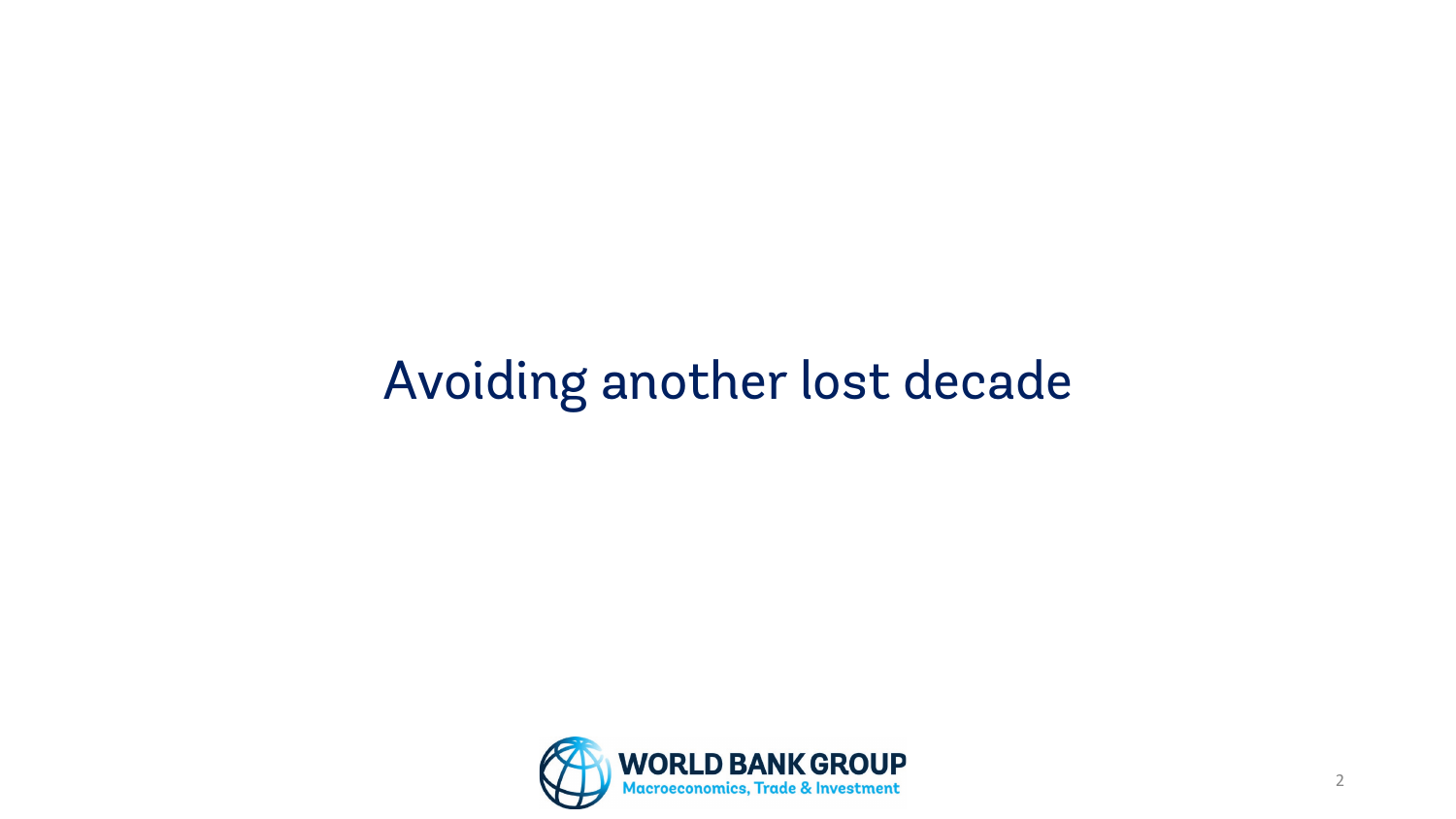### **How should today's fiscal policy learn from the Great Recession?**

- 2008 stimulus phase
	- Cuts to direct taxes
	- Spending for immediate stabilization of economy, without focus on long- term structural shift
- 2010+ consolidation phase
	- Expenditure cuts, especially on investments, incl. climate ("cannot afford")
	- Few tax increases, and if so, for direct taxes, without focus on taxes encouraging structural change
- Impact
	- Double dip recessions / slow recovery (Gechert & Rannenberg 2018)
	- Lost decade for climate

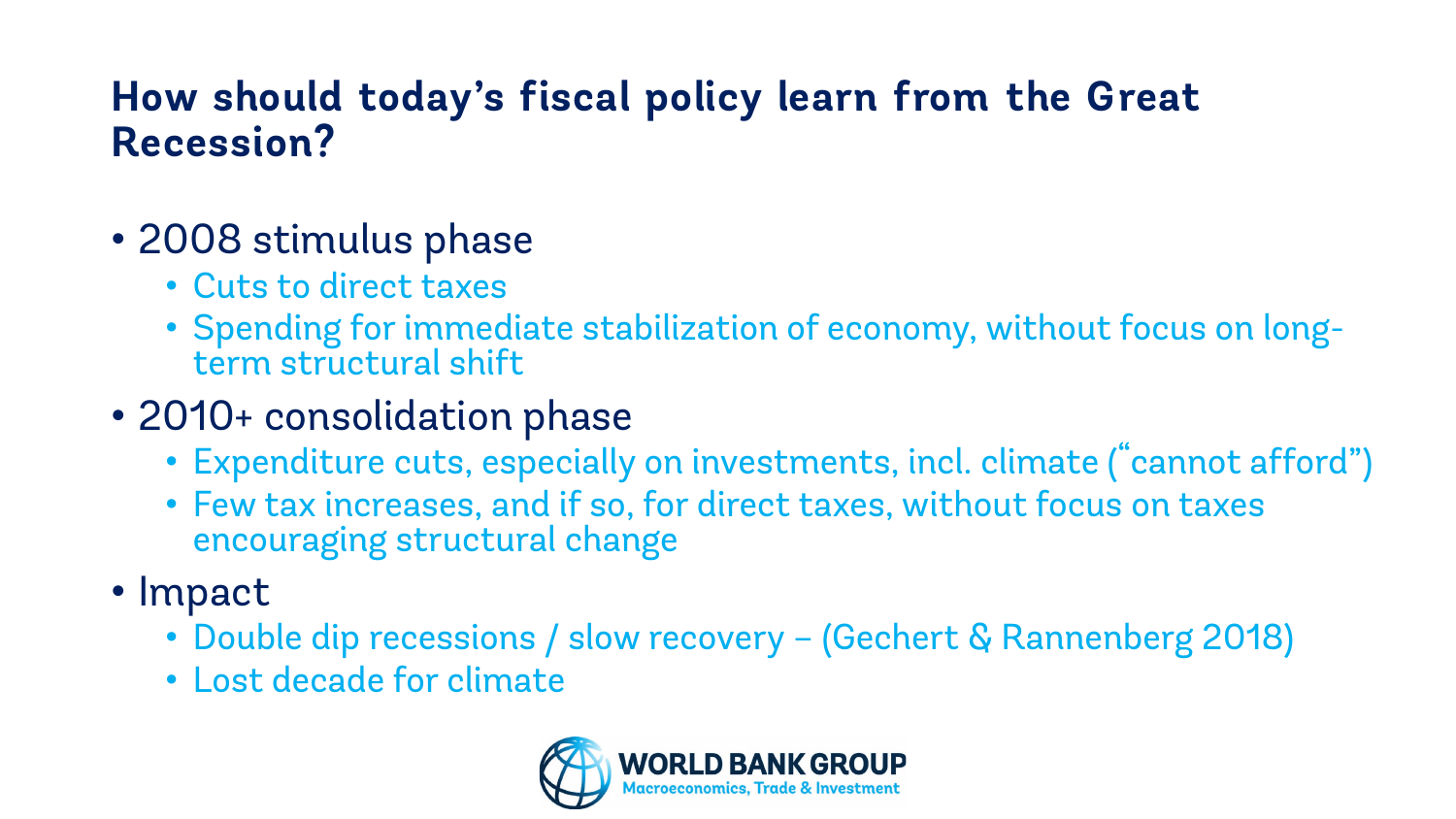### **How should today's fiscal policy learn from the Great Recession?**

- Current stimulus phase
	- Incorporating long-term structural shift into current stimulus packages
	- Evidence till date indicates synergies between stabilization and green goals
		- Moszoro 2021: green investments have higher labor multiplier than conventional ones
		- Batini et al 2021, Hepburn et al 2020: green investments can have high output multipliers
- But what about the next phase?
	- If cutting expenditures, which ones?
	- If raising taxes, which ones?

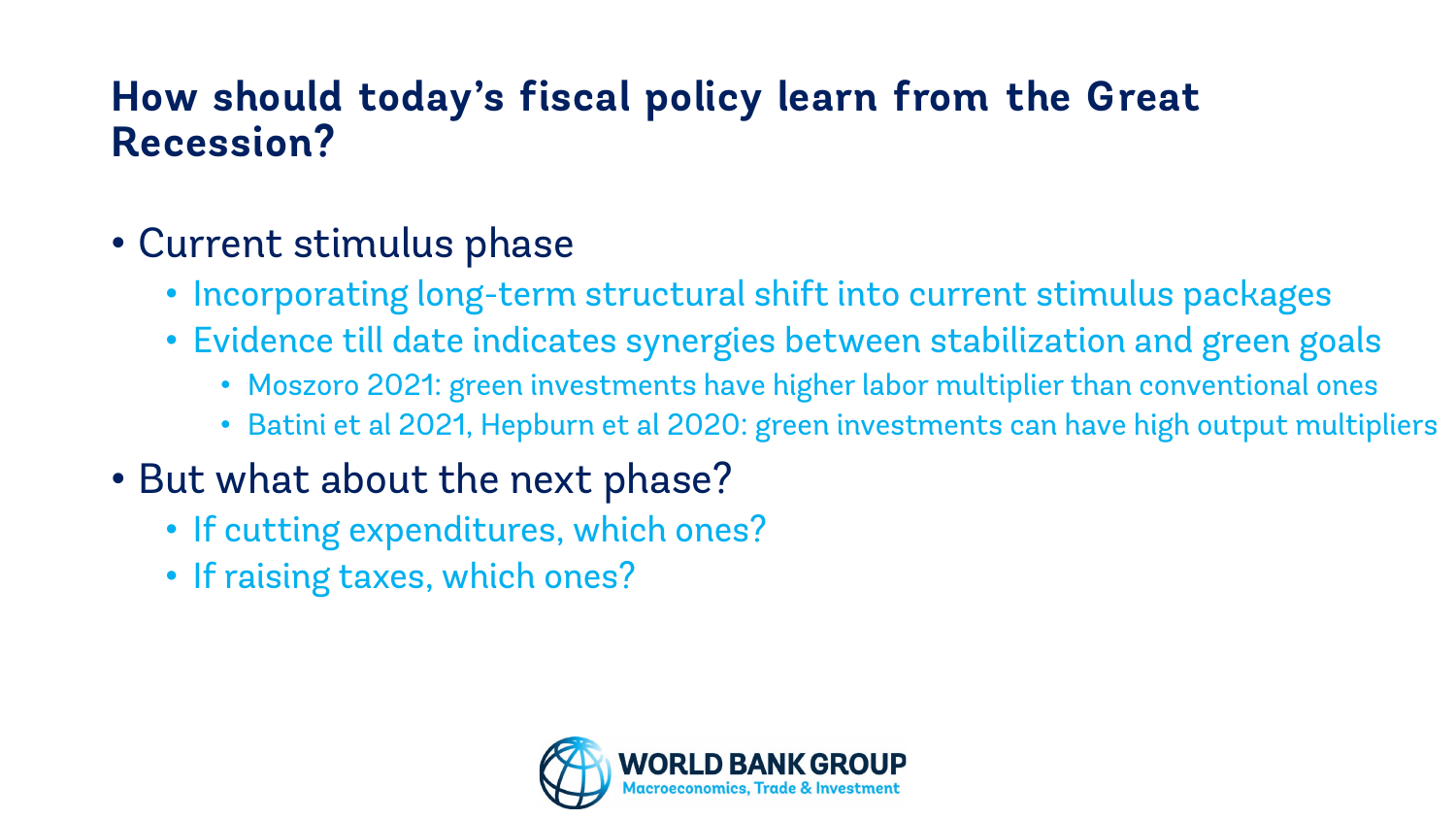# If cutting expenditures, which ones?

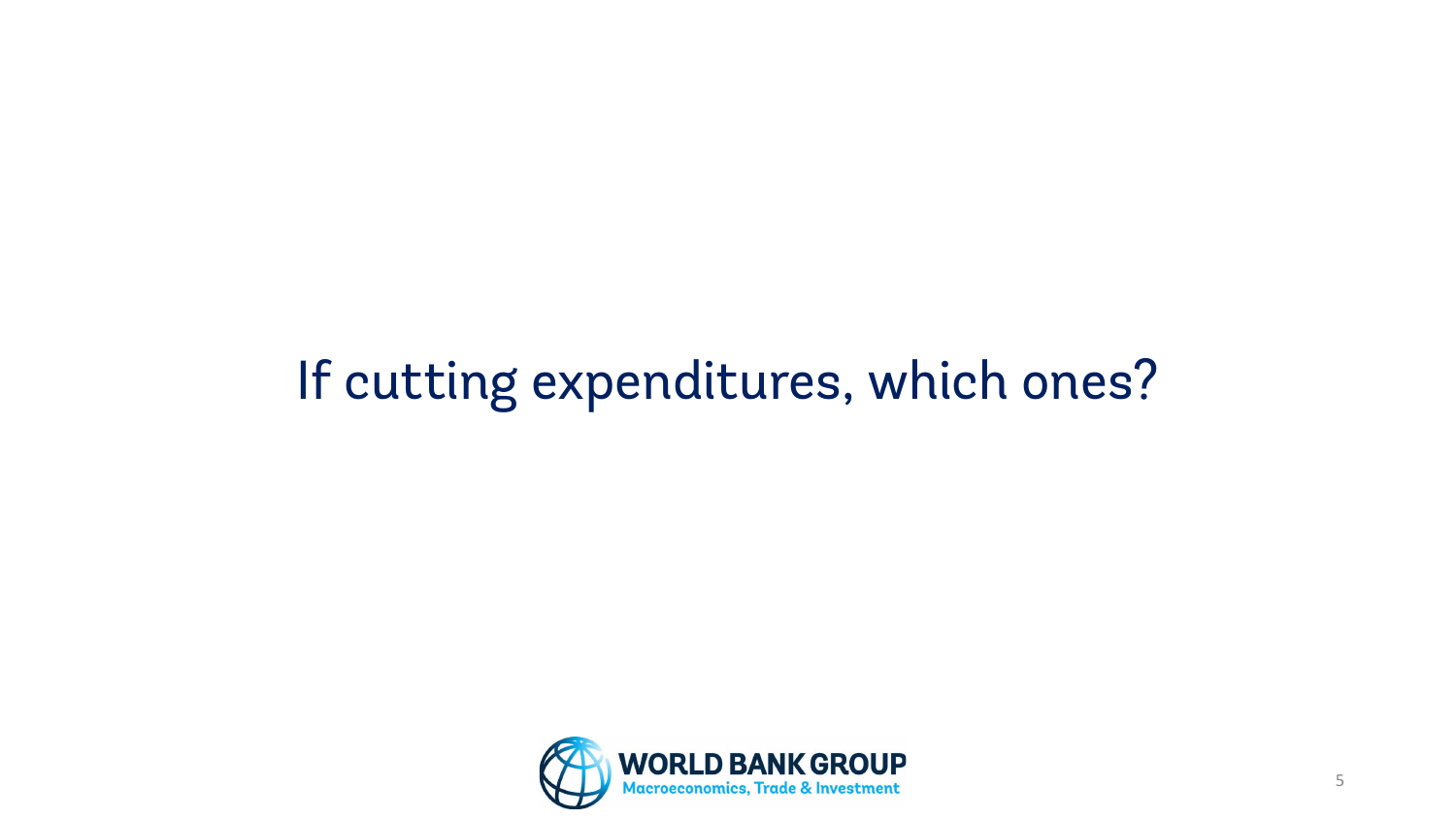### **Output effects of cutting government consumption vs investments**



Cutting government consumption exhibits mean reversion (i.e. only transitory decline), whereas cutting public investments, which build the future economy, has persistent effects

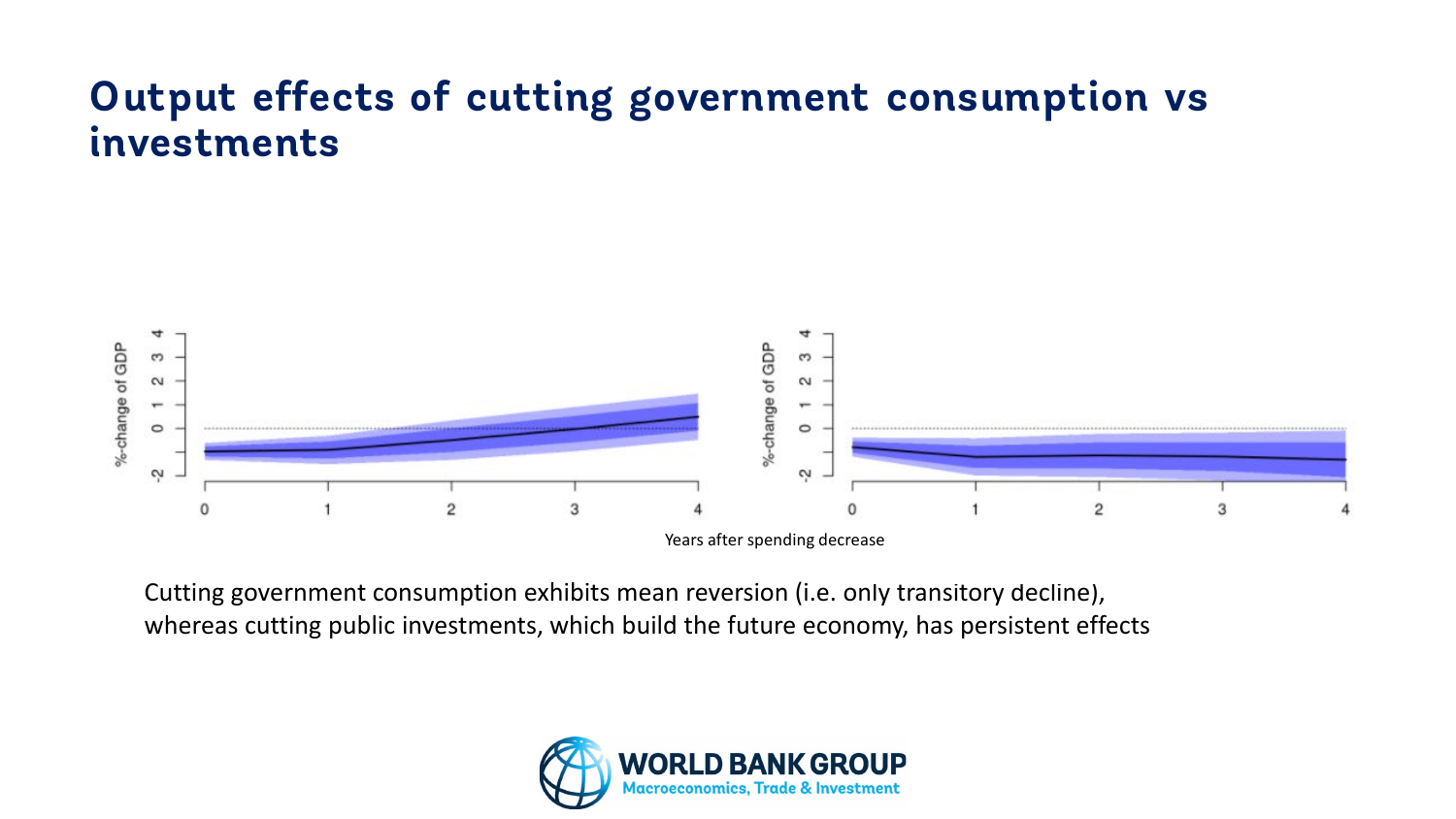### **Employment effects of cutting government consumption vs investments**



Years after spending decrease

- $\rightarrow$  Climate interests, which depend on government investment rather than government consumption, synergistic with macro interests.
- But problematic Political Economy
- → Case for Golden Rule type of fiscal rules Green Fiscal Rule debate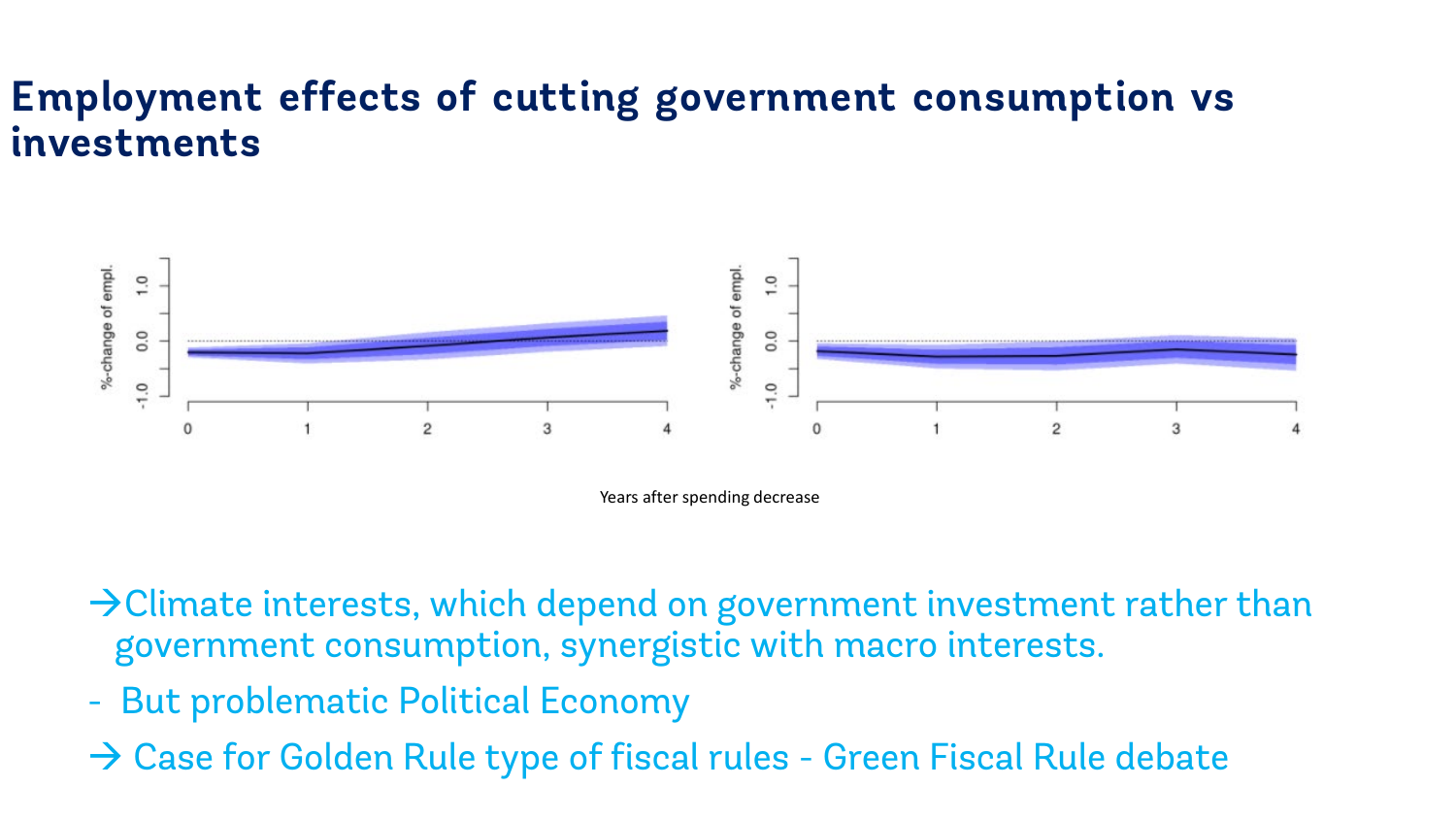# If raising taxes, which ones?

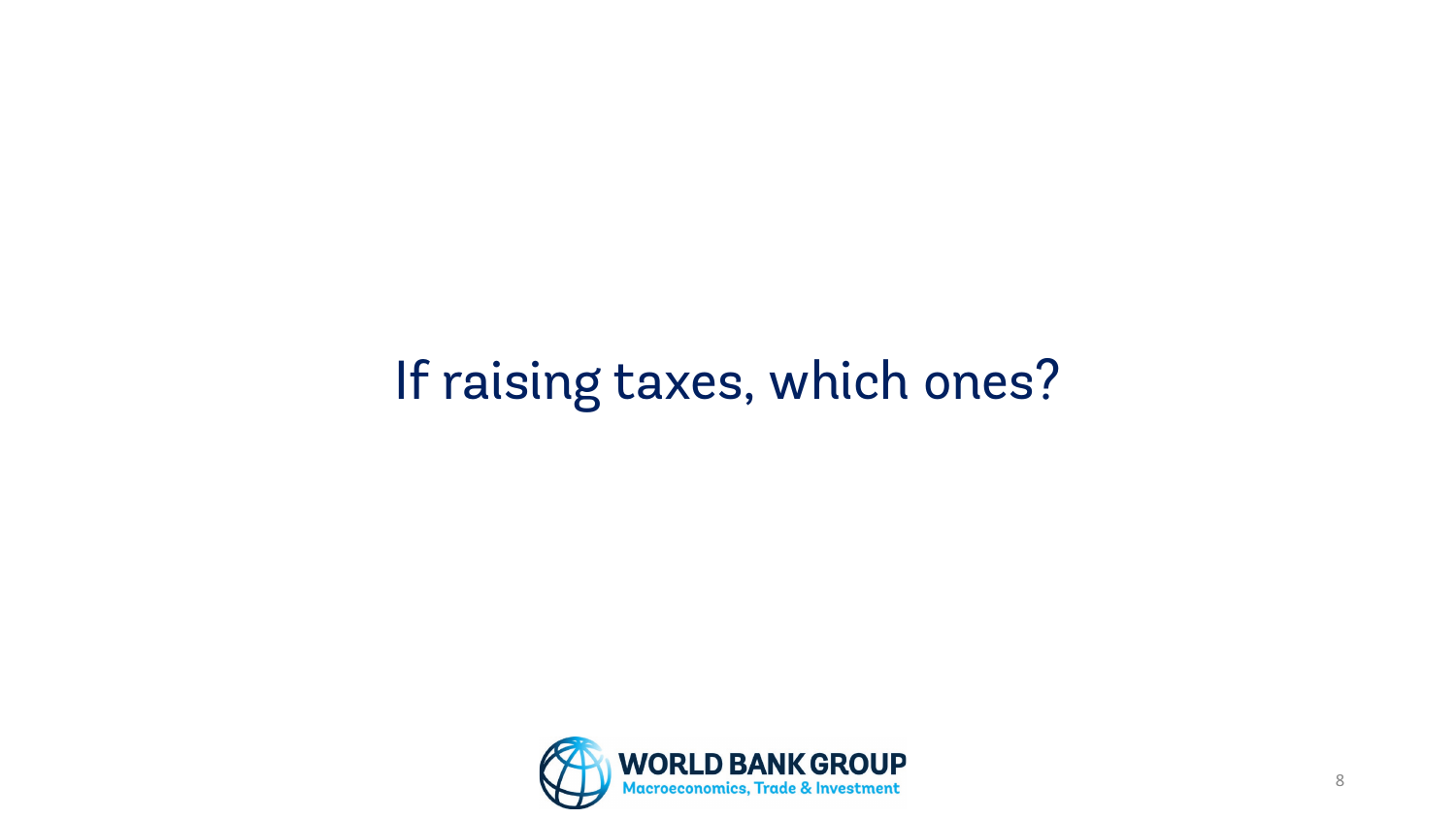# **"Environmental vs conventional taxes" after 30 years' debate**

- A tested strategy: previous major environmental tax reforms directly after large macro crises
	- Sweden 1991, Slovenia 1998, Germany 2001, Turkey 2001, British Columbia 2008
	- $\rightarrow$  Ex-post evaluations find reforms helped improve growth, while reducing emissions
- Recent model-based studies finding environmental taxes generally better for output and employment than conventional direct taxes
	- European Commission (2013), OECD (2018)
	- World Bank DEC/MTI 2021: Timilsina et al (Cote d'Ivoire), Burns et al (Pakistan)
	- Recent academic breakthroughs identify channels for positive effects
		- More robust against tax evasion (Liu 2013)
		- More robust against informality (Bento et al 2018)
		- Structural effects for equity (Goulder et al 2019)
		- Health effects of reduced air pollution (Scovronick et al 2019; Markandya et al 2019)
		- Taxes rents rather than profits/effort (Carson et al 2021)
		- Induces firm-level innovation (Metcalf et al 2021)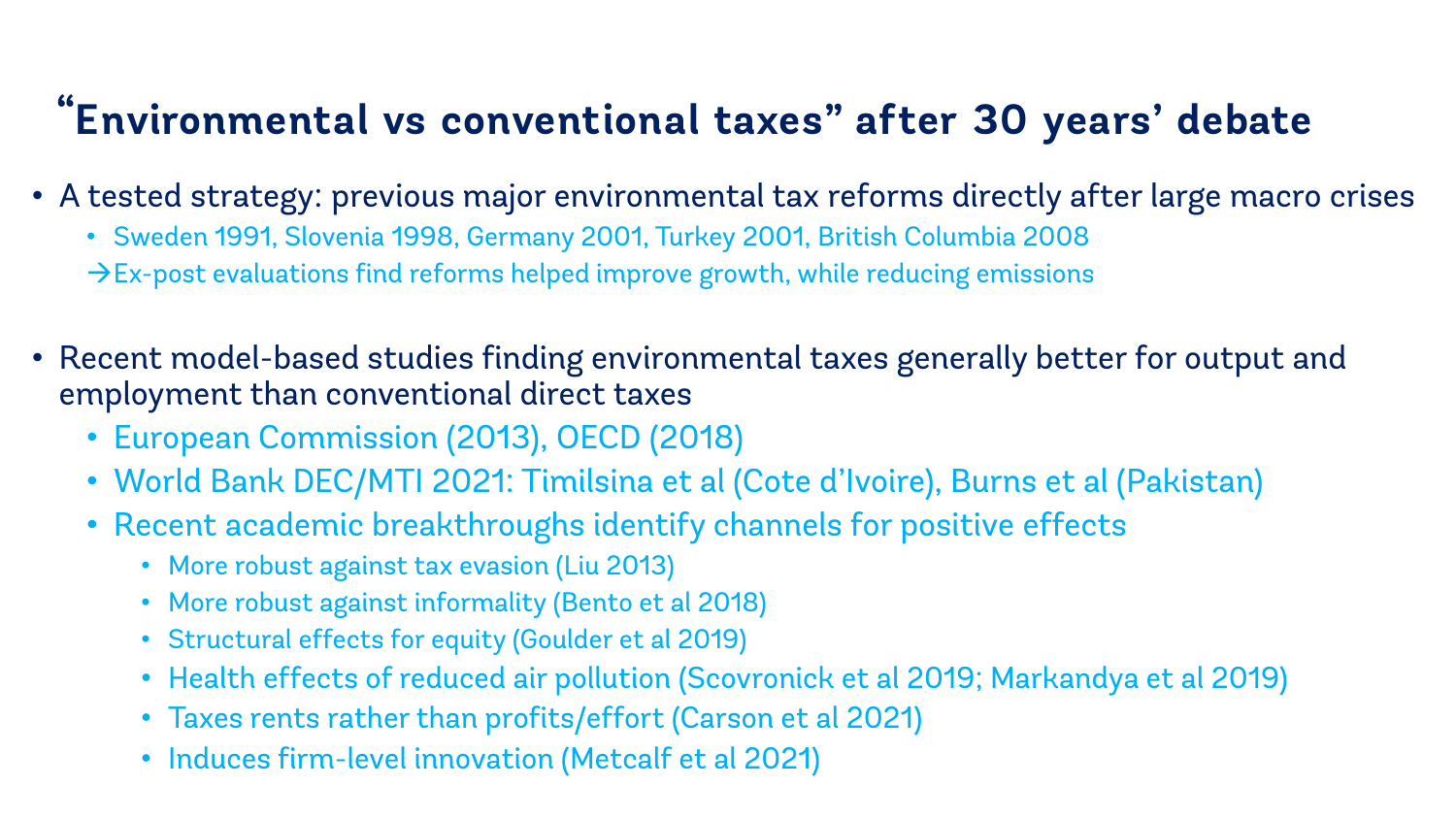#### **Output effects of environmental vs labor taxes**



Output effects transitory example and the Persistent contraction

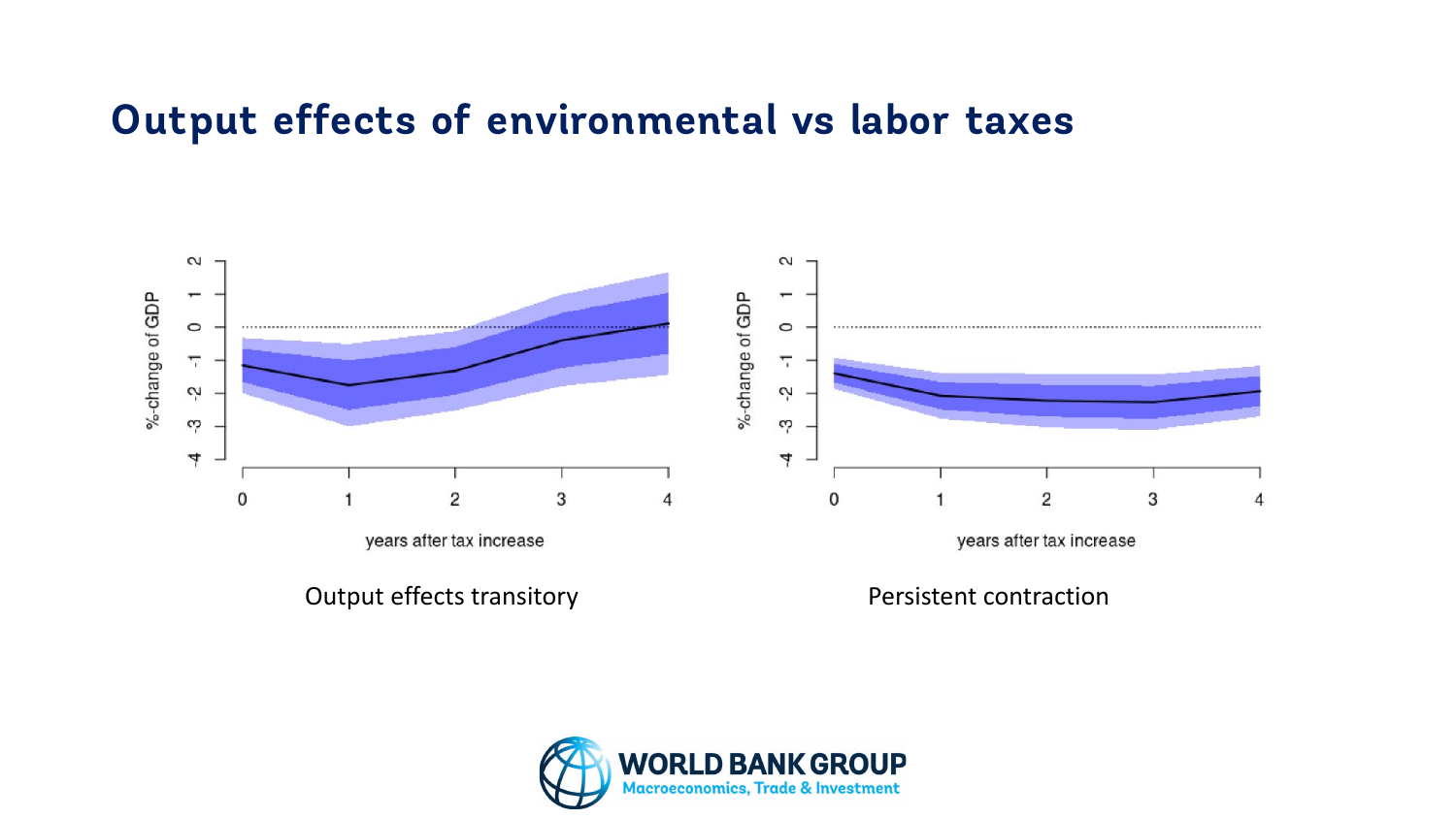#### **Output effects of environmental vs labor taxes – along the cycle**



Bad to introduce during recession, best time to introduce is during recovery/expansion Equally bad, no-matter business cycle stage

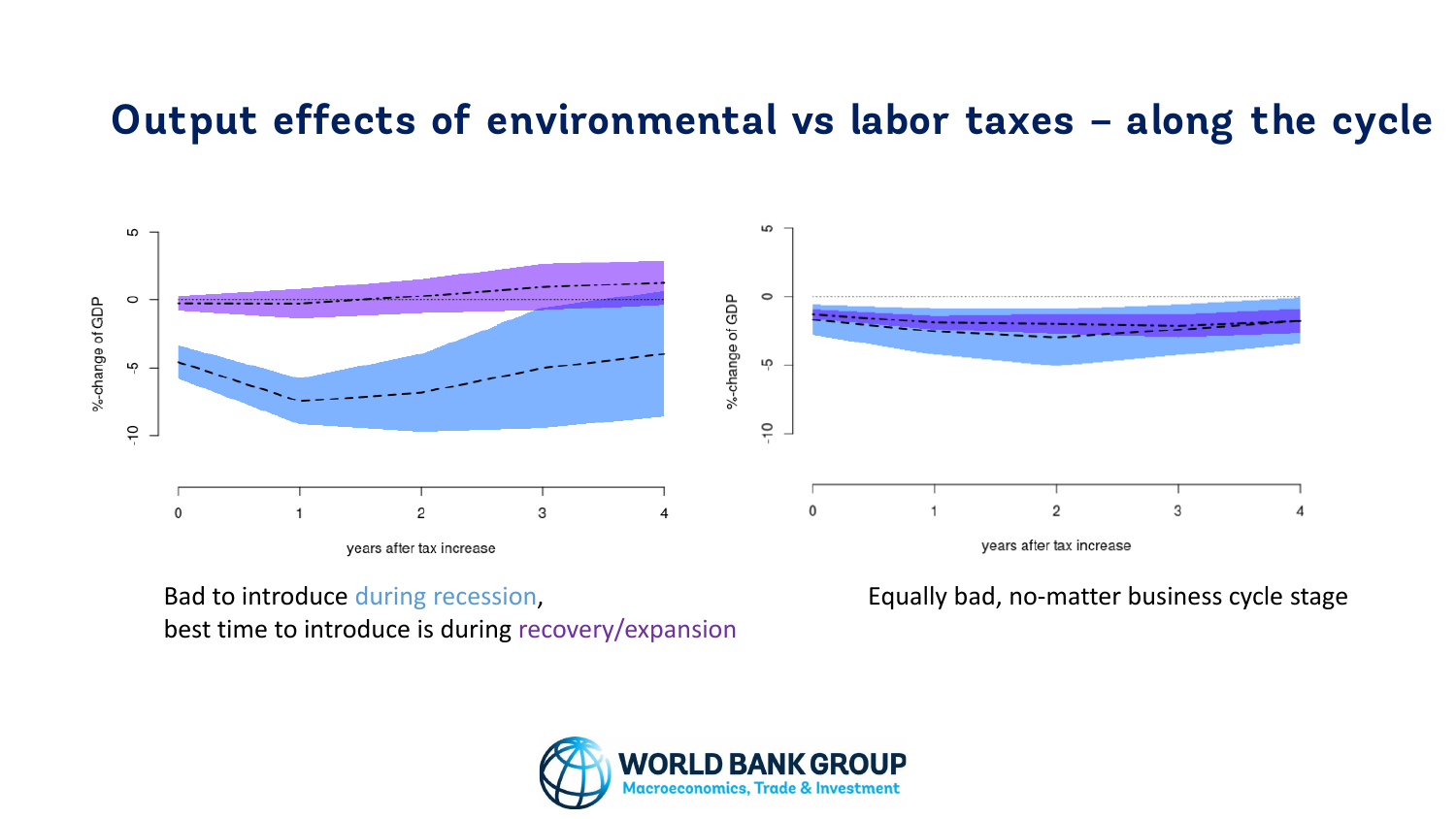#### **Employment effects of environmental vs labor taxes**



Positive employment effects, likely due to decarbonization-induced increase in labor intensity Persistent contraction

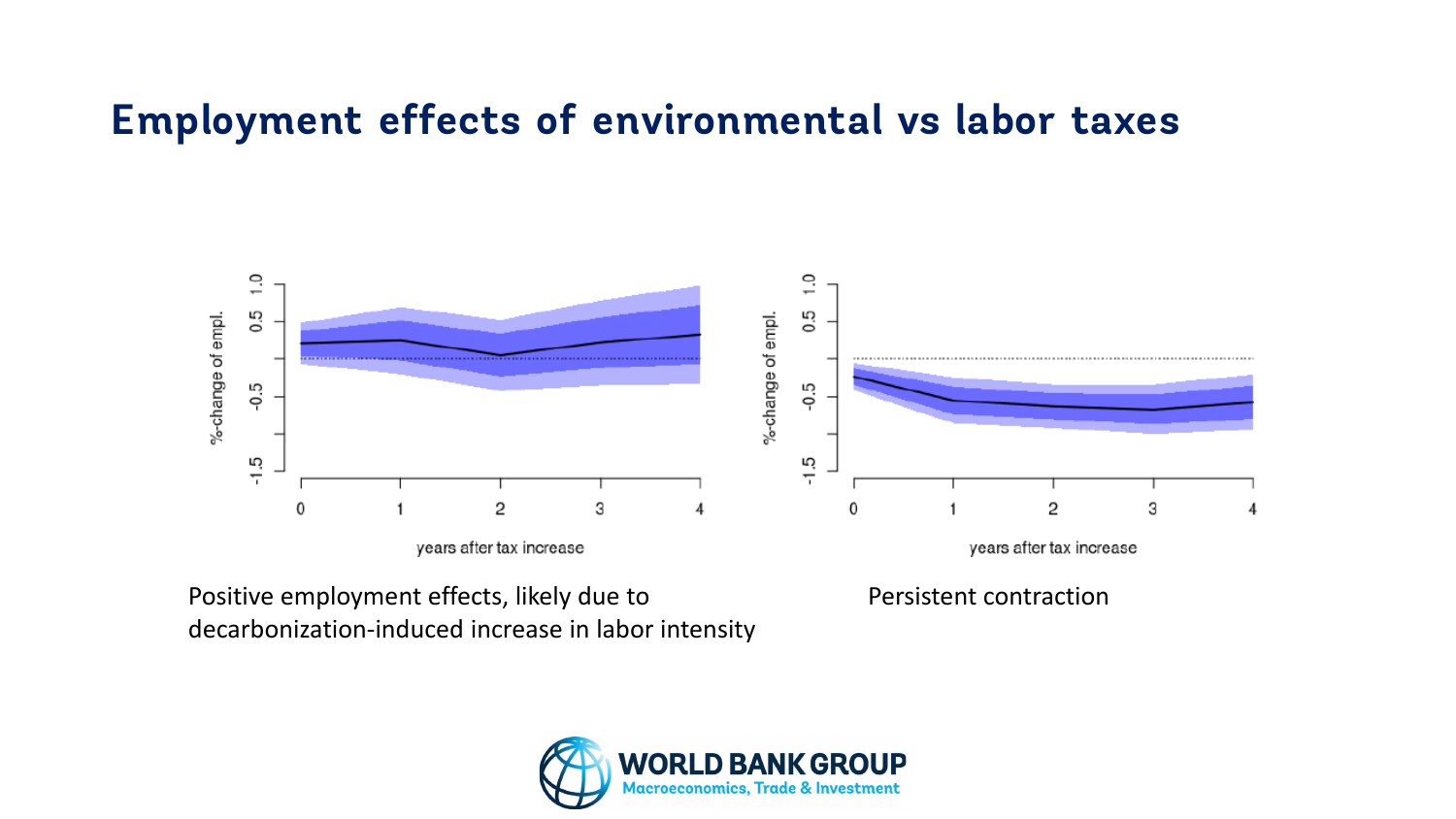# **Raising and freeing up revenues**

- Carbon taxes consistent with Paris Agreement would raise ~2% in GDP
- Additionally, they reduce the financing need for decarbonization
	- 1. Efficiency gains from factoring carbon cost into economic decision-making
	- 2. Raising private-sector incentives to shoulder decarbonization costs